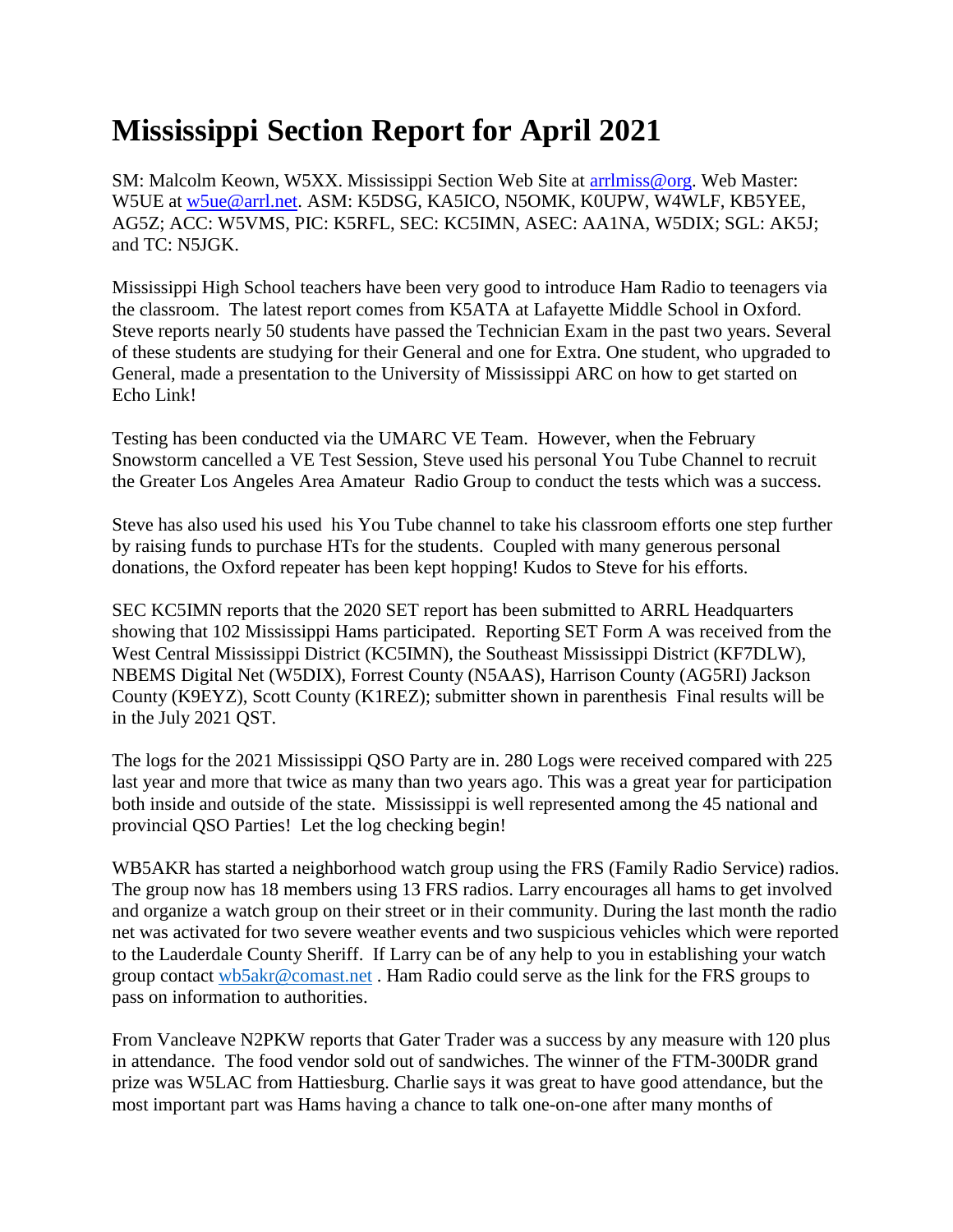isolation. We needed that. Thanks to N2PKW and the Jackson County ARC for sponsoring this event.

Club President AK5J notes that Hams from the Jackson Amateur Radio Club and Central Mississippi Amateur Radio Association provided communications for the Natchez Trace Century Ride on May 1. There were over 1,000 riders in this event, including several world class riders and some country music celebrities. Hams were placed in strategic locations and reported important information. Ridgeland Parks and Recreation, sponsor of the event, was very complimentary of the Hams and stated that the Hams always look after the safety of the riders. Hams participating were K5XU, K5KKD, WB5OFZ, AK5J, K0UPW and KD5KHI. AE5SK actually rode in the event with his hand-held and reported important information to net control.

And in EC Reports from around the state:

## KD5SQZ (Hinds County) reports that Central Mississippi ARES will have an in-person meeting immediately following the Central MS Amateur Radio Association meeting on June 8 at 7:00 pm at 601 Marquette Road in Brandon, Mississippi. Further, they conduct training on EMCOMM digital modes with a focus on NBEMS, every Monday at 6:00 pm CDT on 145.390. Following at 7:00 pm CDT they have a training session using voice mode focusing on ARRL Radiograms, ICS 213, and Storm Spotter reports. Everyone is encouraged to join their training nets and to meet with them on June 8. Come and learn more about emergency communications. More information about Central MS ARES can be found on or website at msares.com.

## AG5RI (Harrison County) notes that ARES has updated the Harrison County EOC Repeater by adding a newly tuned duplexer that was donated by Tom W4WLF. Robert WX5RJ has reworked their logs at the EOC and is outlining an updated training program. Getting ready for storm season.

## N5AAS from Forest County relays that ARES had a great month, with many volunteers showing up at the Hattiesburg Half Marathon and demonstrating Ham Radio and ARES operations. There were nearly 3,000 participants in the race with 15 Ham Stations on the air.

## KB5SZJ (Lauderdale County) reports that Meridian ARC meeting numbers are improving, and anyone can attend. They welcome all Hams and look forward to seeing you at the meeting. They meet on the first Saturday of the month at Western Sizzler. Doors open at 11am, lunch buffet is served.

2020 was a frustrating year for Mississippi Hams with most events being cancelled or scaled down. As Covid 19 continues into 2021 circumstances promise to be about the same or slightly better for the first part of this year. Attached for your information below is the current status (updated from last month) of known Ham events in and around Mississippi:

- Gulf Coast Hurricanes Special Event, May 22-25, www.ag5z.net
- Mobile Hamfest, May 22, POC: w4nnf@arrl.net
- 7290 Message Traffic Handling Class, June 2 and 5. Sessions at 9:30 and 12:00
- Hamvention, Dayton, see [www.hamvention.org](http://www.hamvention.org/) for online activity.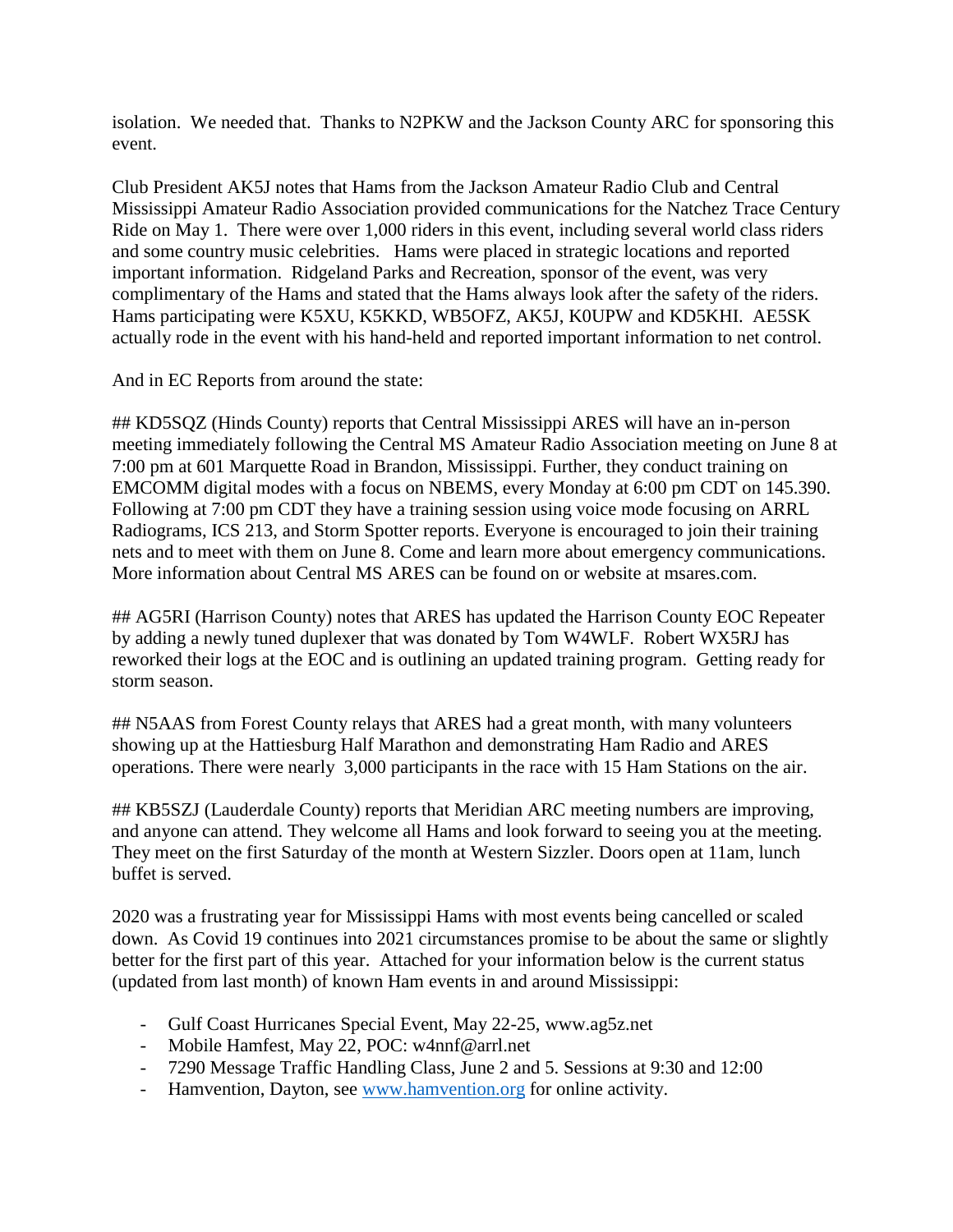- Hamcom, Plano, QRT after 41 Years.
- Black Warrior Hamfest, June 19, 2020, Northport, AL, POC:KF4DGS
- ARRL Field Day June 26-27, 2021. See Covid rules on www.arrl.org
- ARRL Mississippi Section SET, August 7, Prepare !! POC:KC5IMN
- Shreveport Hamfest. Cancelled for 2021. See you in 2022!
- Huntsville, August 20-21, 2021. All systems go. www.hamfest.org
- Jackson County Hamfest, November 12-13. POC [kj4njt@arrl.net](mailto:kj4njt@arrl.net)
- Greater New Orleans, November 13. POC: [Joen5ozq@hotmail.com](mailto:Joen5ozq@hotmail.com)

Anybody have additional information? Thanks to all who helped pull this information together. This list will be updated in future Section Reports.

And congratulations to the following who upgraded in April: KI5LXP, Adam – Long Beach; KI5ORL, Robert – Mooreville; KI5OUH, Joseph – Como; KI5OUI, Daniel – Hernando; KI5OUK, Holly Springs; KI5PDI, Rebecca – Smithdale; KD4PJN, Daniel – Nesbit.

Welcome to the following new Hams in Mississippi in April; KI5PFL, Dwight – Lawrence; KI5PFN, David – Madison; KI5PGA, John – Southaven; KI5PGB, Phillip – Starkville; KI5PGK, Michael – Iuka; KI5PKE, Joseph – Gulfport; KI5PLD, Bradley – Tupelo; KI5PLX, Fred – Coldwater; KIK5PLY, Matthew – Senatobia; KI5PLZ, William – Coldwater; KI5PMU, Thomas – Hazlehurst; KI5PNY, Matthew – Olive Branch.

Twelve new Hams in Mississippi in April. Covid-19 is not slowing Ham Radio down in Mississippi. Thanks to all of the VE Teams that made this happen!

Also welcome the following new ARRL Members in April: KB5GHZ, Alpha – Leakesville; KI5OJB, Duncan – Laurel; KI5ONK, Michael – Starkville; KI5ONL, Robert – Brandon; KI5OUH, Joel – Como; KI5PLD, Bradley – Tupelo; KI5PLJ, Larry – Florence; KE5PRI, Patrick – Oxford; N5PU, Leon – Moss Point; KD5UOJ, Patricia - Hattiesburg; W5XTX, Clay – Como; and K5YMB, Kasey – Nettleton;

ARRL Membership is now 1,000 down 10 from last month. Let's don't drop below 1000! Go to work in May! Thanks to all who support ARRL Membership in Mississippi.

And last, but not least, welcome to K0UPW as ASM, N5OMK as ASM, KF5VVU as EC for Scott County, AD5IT as EC for Grenada County, KI5HVD as AEC for Harrison County, and AE5SK as OES. Many thanks to retiring Scott County EC K1REZ on a job well done in organizing ARES in Central Mississippi.

SEC/DEC Reports for April 2021: KC5IMN (SEC), KD4VVZ (Gulf Coast), N5ZNT (SW MS), and KB0ZTX (NW MS).

EC Reports for April: N5AAS (Forrest), K5ATA (Panola), N5CRS (Jasper), AE5FK (Walthall), KF5IAY (Carroll), KA5ICO (Chickasaw), N5KDA (Adams), AE5LG (Oktibbeha), KD5NDU (AEC)(Yalobusha), AG5RI (Harrison), K5RTW (Lee), KB5SQZ (Hinds), KB5SZJ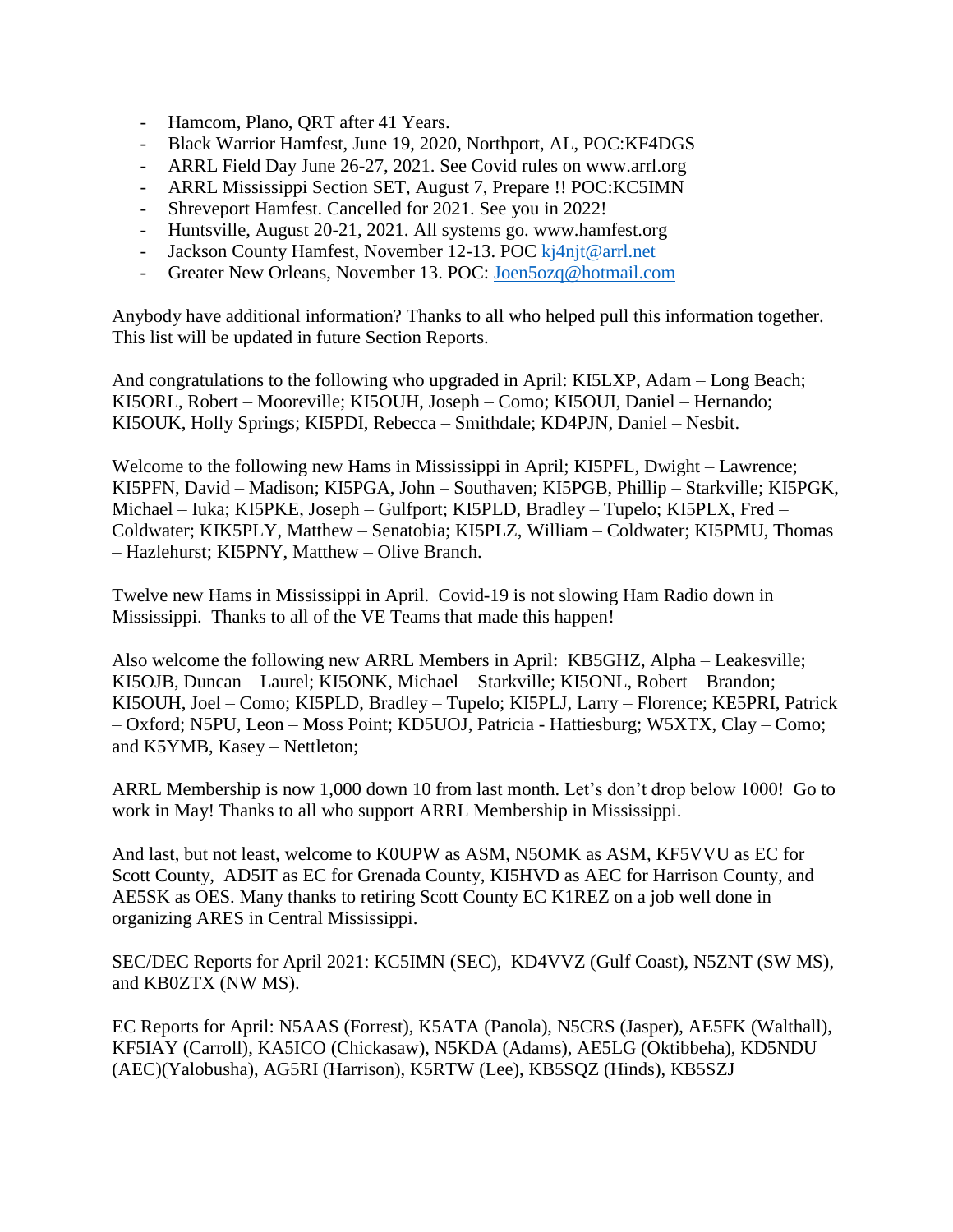(Lauderdale), KD4VVZ (George), KF5WVJ (DeSoto), N5ZNT (Lincoln and Wilkerson), and KB0ZTX (Marshall).

ACC Report from W5VMS. Scott notes that the following clubs are, or soon will be, meeting in person:

- Magnolia Amateur Radio Club
- Mississippi State (Starkville) Amateur Radio Club
- Meridian Amateur Radio Club
- Lowndes County (Columbus) Amateur Radio Club
- Vicksburg Amateur Radio Club
- Tupelo Amateur Radio Club
- Central Mississippi Amateur Radio Association (June)
- Olive Branch Amateur Radio Club

Scott also notes that of the 34 clubs in Mississippi 24 have updated Annual Club reports, but 10 do not. Tardy clubs … don't get on Scott's bad list. You know who you are! Ask Scott for help.

Club Newsletter/Reports (Editor): the Meridian ARC Spark Gap (W5MAV)

Regret to report the passing of WA5CAM. Stan was a long time Natchez fire fighter and retired Adams County EMA Director. Stan was known to the Amateur Community as a very active Ham and long time checkin to the MSPN.

HF Net Reports – sessions/QNI/QTC (Net Manager)

Hattiesburg ARC 10M Net 5/43/0 (KD5XG)

K5TAL 80M Net 4/66/0 (WV5Q)

Magnolia Section Net 30/1048/3 (KA5ICO)

MS Baptist Hams Net 4/10/0 (WF5F)

MSPN 30/2277/18 (W5JGW)

VHF Net Reports - sessions/QNI/QTC (Net Manager)

Adams County ARES Net 4/52/0 (N5KDA)

Capital Area Emergency Net 4/42/0 (K5XU)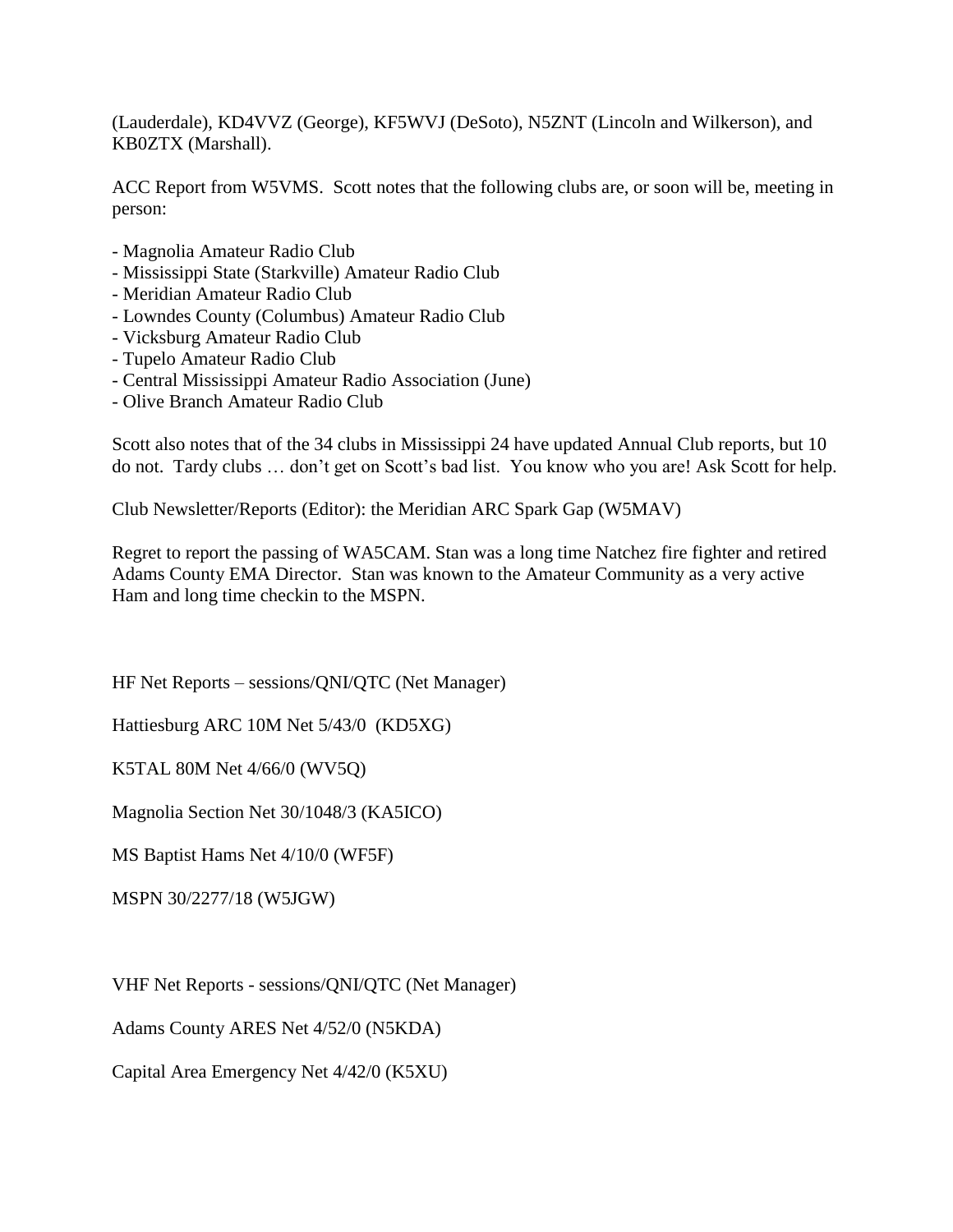Central Mississippi ARES Training Net 4/49/12 (KG5SQZ) DeSoto County Training and Information Net 4/88/0 (KF5WVJ) Delta Area Net ?/164/0 (KF5IAY) Forrest County ARES Net 2/24/0 (N5AAS) George County ARES /30/0 (KD4VVZ) Harrison County ARES 1/4/0 (AG5RI) Hattiesburg ARC 2 M Net 5/53/2 (KD5XG) Hattiesburg ARC 2 M Simplex Net 1/12/0 (KD5XG) JARC Emergency Net 4/48/0 (K5XU) Jasper County ARES 4/35/0 (N5CRS) Lowndes County ARC 4/76/0 (KF5AZ) Marshall County ARES – meets with DeSoto County Net (KB0ZTX) Meridian Area EM Net 4/67/0 (KB5SZJ) Mississippi Coast ARA 4/118/0 (AB5FU) MSU ARC Net 4/130/0 (N5OMK) Northeast Mississippi Skywarn Net 4/90/0 (W5BAQ) Olive Branch ARC 4/44/0 (K5OLV) Southwest MS ARES Team 5/25/0 (N5ZNT) Sundancer Solar ARES Net 4/94/0 (KA5ICO) Vicksburg ARC/MLEN 4/110/0 (KD5DHR) Walthall County ARES Net 4/71/0 (AE5FK) Yalobusha County ARES 2/8/0 (KD5NDU)